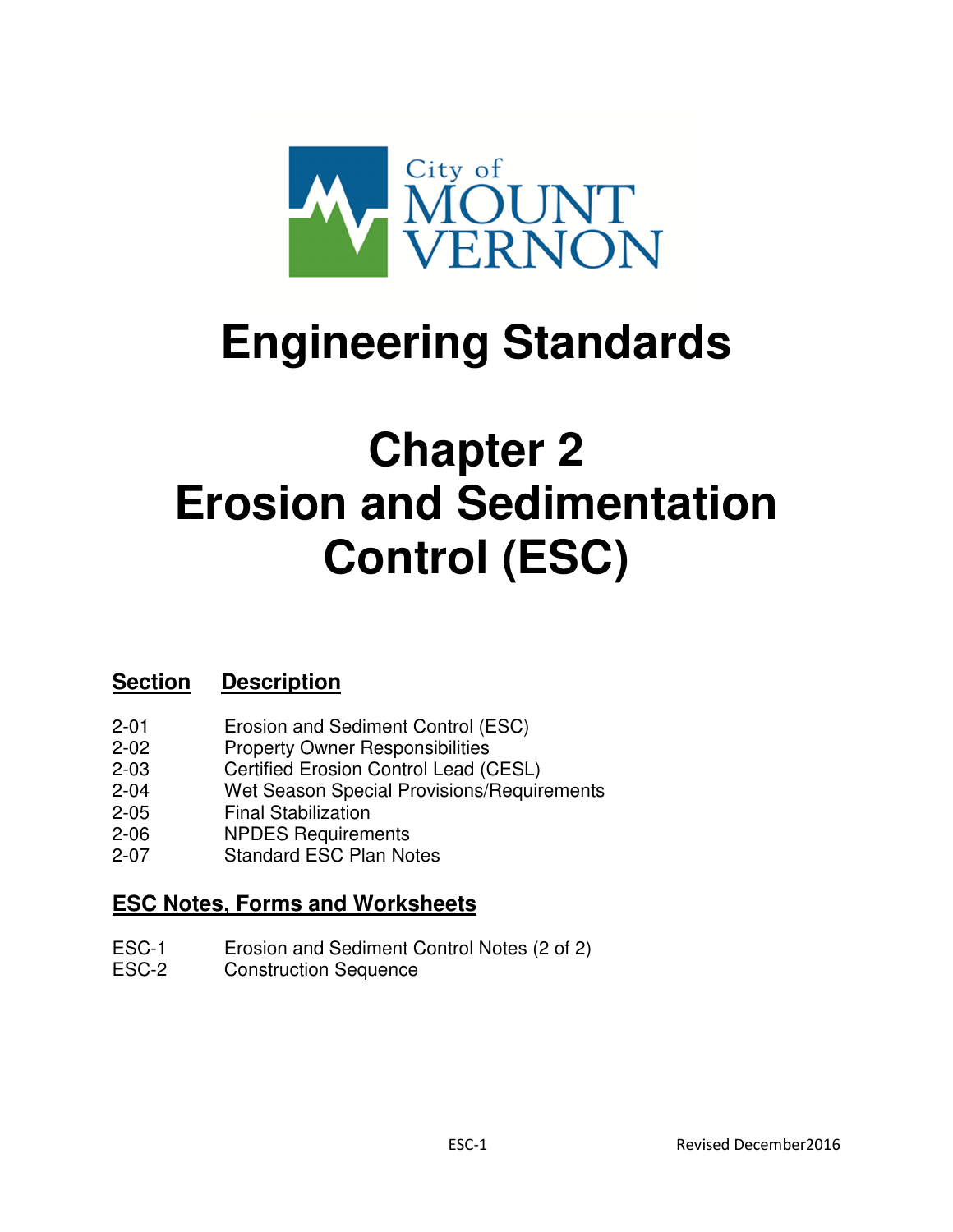## **2-01 Erosion and Sediment Control (ESC)**

The Mount Vernon Municipal Code has adopted the 2012 Storm Water Management Manual for Western Washington, published by the Washington State Department of Ecology, Water Quality Program. Volume II of this manual regulates Construction Storm Water Pollution Prevention.

Volume II as amended herein will serve as the erosion control standard for the City of Mount Vernon.

Real world circumstances vary, and compliance with these guidelines does not guarantee results that meet water quality regulations. The City will require additional measures when necessary to ensure water quality compliance.

#### **2-02 Property Owner Responsibilities**

The property owner is responsible for the lawful discharge of water from his/her property.

#### **2-03 Wet Season Special Provisions/Requirements**

Any site with exposed soils during the wet season (October 1 to April 30) shall be subject to the Wet Season Special Provisions. See Department of Ecology Storm Water Manual for Western Washington Volume II.

#### **2-04 Certified Erosion Control Lead (CESL)**

Volume II Chapter 4 BMP C160 sets forth the requirements for a Certified Erosion Control Lead (CESL).

The construction plans and the Stormwater Pollution Prevention Plan (SWPPP) shall include the name and contact information of the designated CESCL.

The contractor must designate a CESL to:

- 1. Be available for rapid response to ESC problems.
- 2. Ensure compliance with all Stormwater permit conditions.
- 3. Maintain and review each BMP.
- 4. Keep a copy of all required reports on site and forward a copy to the City Inspector within 48 hours of completion.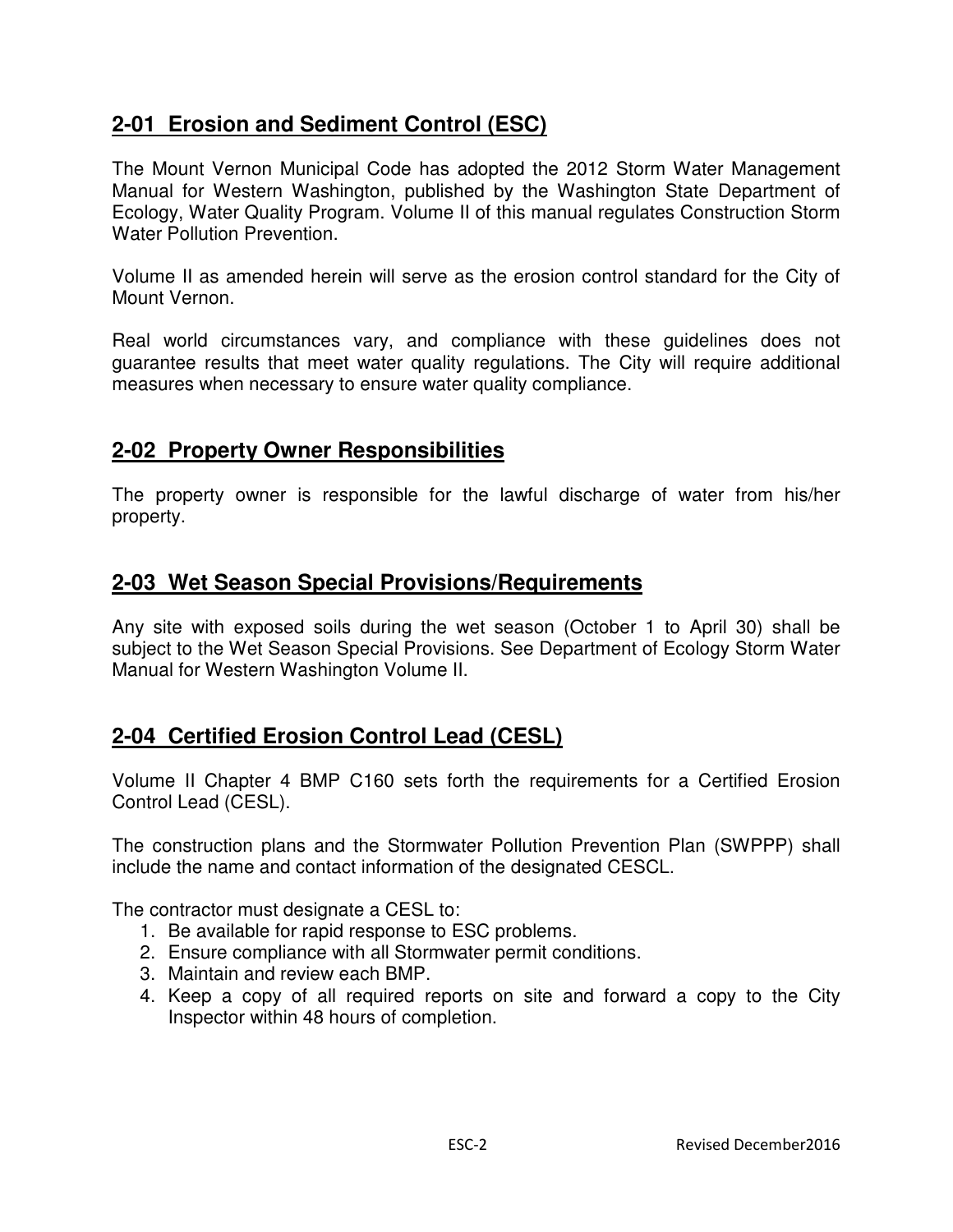## **2-05 Final Stabilization**

Prior to obtaining final construction approval, the site shall be stabilized, the structural ESC measures, such as silt fences and sediment traps removed, and drainage facilities cleaned. The removal of ESC measures is not required for those projects, such as plats, that will be followed by additional construction under a different permit. In these circumstances, the need for removing or retaining the measures must be evaluated on a site-specific basis.

To obtain final construction approval, the following conditions must be met:

- 1. All disturbed areas of the site shall be vegetated or otherwise permanently stabilized. At a minimum, disturbed areas shall be seeded and mulched with a high likelihood that sufficient cover will develop shortly after final approval. Mulch without seeding is not adequate to allow final approval of the permit, except for small areas of mulch used for landscaping.
- 2. Structural measures such as, but not limited to, silt fences, pipe slope drains, construction entrances, storm drain inlet protection, and sediment traps and temporary ponds shall be removed from the site. Measures that will quickly decompose, such as brush barriers and organic mulches, may be left in place. An applicant's proposal to remove fencing prior to the establishment of vegetation shall require inspection and approval from the City. In some cases, such as residential building following plat development, it may be appropriate to leave some or all ESC measures for use during subsequent development. This shall be determined on a site-specific basis.
- 3. All permanent surface water facilities, including catch basins, manholes, pipes, ditches, channels, R/D facilities, and water quality facilities, shall be cleaned. Any offsite catch basin that required protection during construction shall also be cleaned.
- 4. If only the infrastructure of the site has been developed (e.g. subdivisions) with building construction to occur under a different permit, then the Critical Area buffer and /or boundary shall be clearly marked.

## **2-06 NPDES Requirements**

As part of the implementation of the National Pollutant Discharge Elimination System (NPDES), projects that will disturb one acre or more of total area and will discharge to a surfacewater body must receive coverage under the Washington State Department of Ecology's Construction Stormwater General Permit. The DOE Construction Stormwater General Permit application requires the filing of a Notice of Intent (NOI) at least 30 days prior to the start of construction. Contact the Department of Ecology for complete information on permit thresholds, applications, and requirements.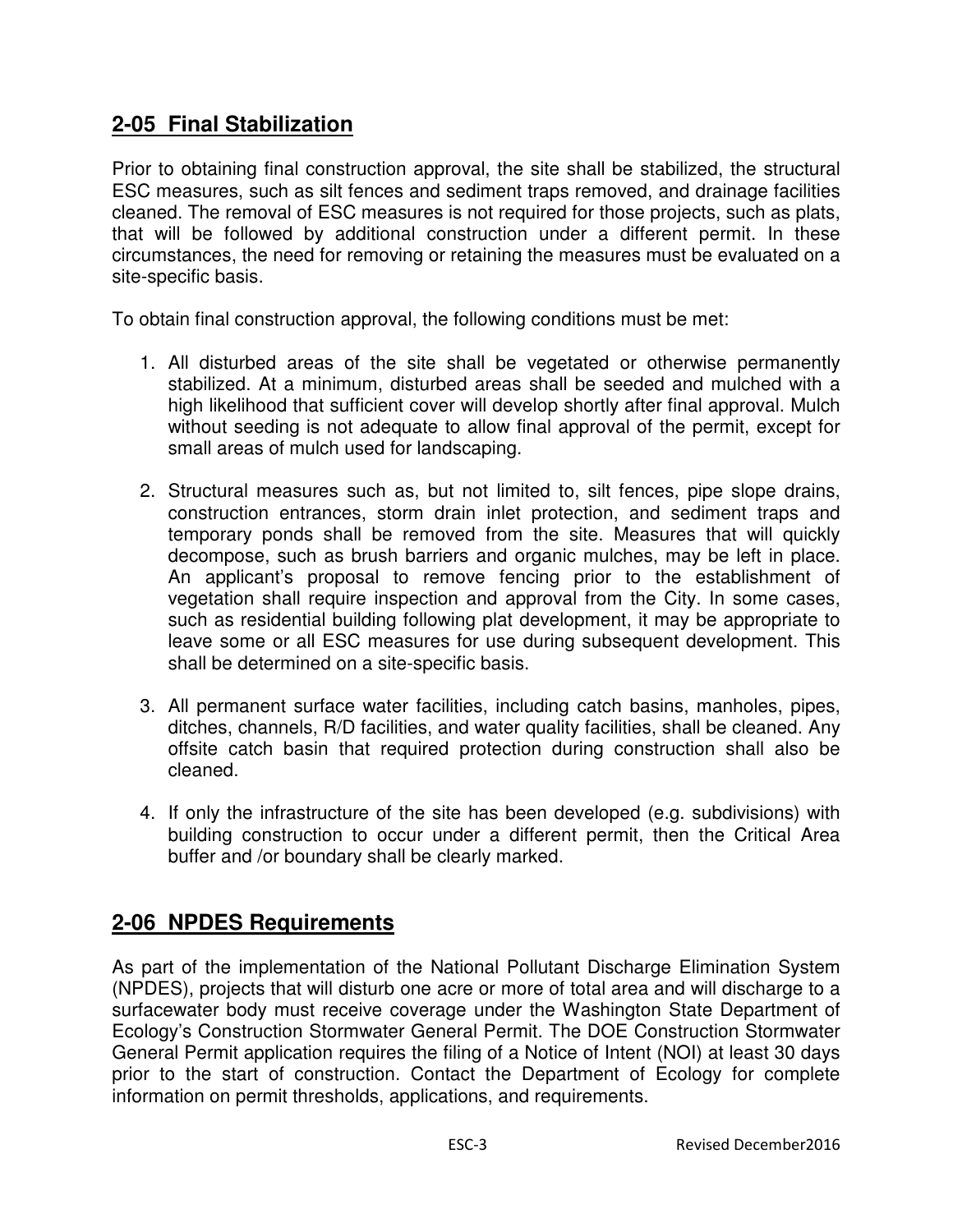#### **2-07 Standard ESC Plan Notes**

The following notes must be shown on Civil plans approved by the City, as applicable to the project. Additional notes at the discretion of the Engineer of records may be included. For Wet Season notes also reference DOE Volume II.

## **ESC-1 Standard ESC NOTES**

APPROVAL OF THIS EROSION AND SEDIMENT CONTROL (ESC) PLAN DOES NOT CONSTITUTE AN APPROVAL OF PERMANENT ROAD OR DRAINAGE DESIGN (E.G., SIZE AND LOCATION OF ROADS, PIPES, RESTRICTORS, CHANNELS, RETENTION FACILITIES, UTILITIES, ETC.).

- 1. PRIOR TO COMMENCING CONSTRUCTION, ALL CRITICAL AREAS, INCLUDING WETLAND BUFFERS, STREAM BUFFER, LANDFILL AREAS, AND CONDITIONS AS DETERMINED BY THE CITY ONSPECTOR SHALL BE CONTINUOUSLY DEMARCATED IN THE FIELD USING FLAGGING TAPE OR FENCING. ALL WORK AND MATERIALS SHALL BE IN ACCORDANCE WITH CITY OF MOUNT VERNON STANDARDS AND SPECIFICATIONS.
- 2. EROSION CONTROL METHODS AND MATERIALS SHALL MEET REQUIREMENTS OF THE APWA/WASHINGTON STATE DEPARTMENT OF TRANSPORTATION STANDARD SPECIFICATIONS FOR ROAD, BRIDGE, AND MUNICIPAL CONSTRUCTION(CURRENT EDITION) AND REQUIREMENTS SET FORTH IN VOLUME II OF THE "STORMWATER MANAGEMENT MANUAL FOR THE PUGET SOUND BASIN (THE TECHNICAL MANUAL)", BY THE WASHINGTON STATE DEPARTMENT OF ECOLOGY, EDITION CURRENTLY ADOPTED BY THE CITY OF MOUNT VERNON. THE CONTRACTOR SHALL FOLLOW RECOMMENDATIONS MADE BY SUPPLIERS AND MANUFACTURERS OF MATERIALS AND EQUIPMENT USED.
- 3. THE ESC FACILITIES SHOWN ON THIS PLAN MUST BE INSTALLED AND IN OPERTAION IN ADVANCE OF ALL CLEARING AND GRADING ACTIVITIES IN SUCH A MANNER AS TO ENSURE THAT SEDIMENT-LADEN WATER DOES NOT ENTER THE DRAINAGE SYSTEM OR VIOLATE APPLICABLE WATER STANDARDS. WHEREVER POSSIBLE, MAINTAIN NATURAL VEGETATION FOR SILT CONTROL.
- 4. THE ESC FACILITIES SHOWN ON THIS PLAN ARE THE MINIMUM REQUIREMENTS FOR ANTICIPATED SITE CONDITIONS. DURING THE CONSTRUCTION PERIOD, THESE ESC FACILITIES SHALL BE UPGRADED AS NEEDED FOR UNEXPECTED STORM EVENTS. ADDITIONALLY, MORE ESC FACILITIES MAY BE REQUIRED TO ENSURE COMPLETE SILTATION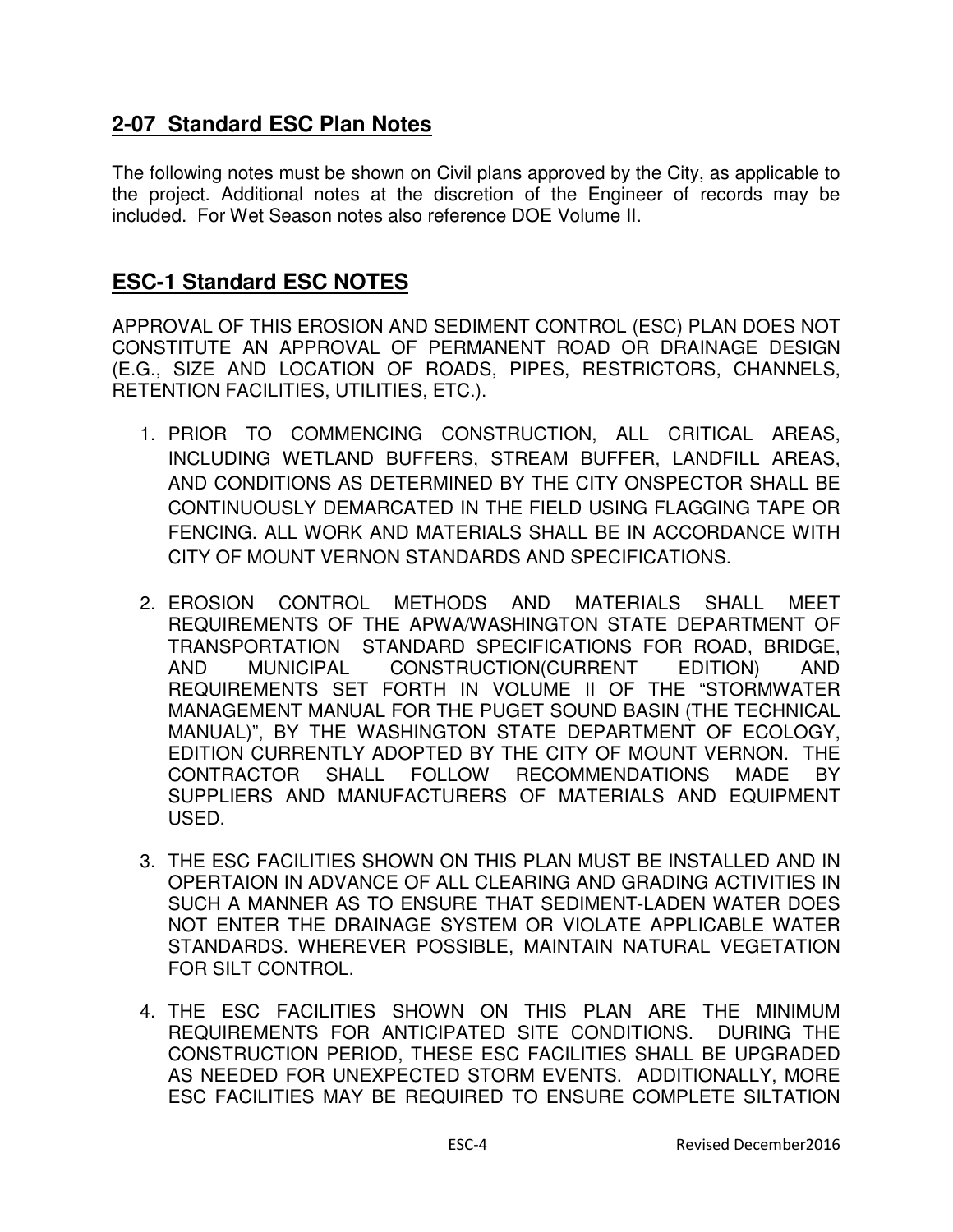CONTROL. DURING THE COURSE OF CONSTRUCTION, IT SHALL BE THE OBLIGATION AND RESPONSIBILITY OF THE CONTRACTOR TO ADDRESS ANY NEW CONDITIONS THAT MAY BE CREATED BY CONSTRUCTION ACTIVITIES AND TO PROVIDE ADDITIONAL FACILITIES OVER AND ABOVE THE MINIMUM REQUIREMENTS AS MAY BE NEEDED.

- 5. ANY PERMANENT RETENTION/DETENTION FACILITY USED AS A TEMPORARY SETTLING BASIN SHALL BE MODIFIED WITH THE NECESSARY EROSION CONTROL MEASURES AND SHALL PROVIDE ADEQUATE STORAGE CAPACITY.
- 6. A COPY OF THE APPROVED EROSION CONTROL PLANS MUST BE KEPT ON THE JOB SITE WHENEVER CONSTRUCTION IS IN PROGRESS.
- 7. A CLEARING CONTROL FENCE SHALL BE INSTALLED AT THE DRIP LINE OF TREES TO BE SAVED WHEREVER THE TREE CANOPIES EXTEND INTO THE AREA TO BE CLEARED.
- 8. OFF-SITE STREETS MUST BE KEPT CLEAN AT ALL TIMES. IF DIRT IS DEPOSITED ON THE PUBLIC STREET SYSTEM, THE STREET SHALL BE IMMEDIATELY CLEANED WITH POWER SWEEPER OR OTHER APPROVED EQUIPMENT. ALL ADJACENT OFF-SITE PROPERTIES AND DRAINAGE FACILITIES SHALL BE PROTECTED FROM DAMAGE. ALL VEHICLES SHALL LEAVE THE SITE BY WAY OF THE CONSTRUCTION ENTRANCE AND SHALL BE CLEANED OF ALL DIRT THAT WOULD BE DEPOSITED ON THE PUBLIC STREETS.
- 9. ALL PROPERTIES ADJACENT TO THE PROJECT SITE SHALL BE PROTECTED FROM SEDIMENT DEPOSITION AND RUNOFF.DO NOT FLUSH SEDIMENT OR CONCRETE BY-PRODUCTS OR CLEAN TRUCKS NEAR OR INTO THE STORM DRAINAGE OR SEWER SYSTEMS.
- 10. THE IMPLEMENTATION OF THESE ESC PLANS AND THE CONSTRUCTION, MAINTENANCE, REPLACEMENT, AND UPGRADING OF THESE FACILITIES IS THE RESPONSIBILITY OF THE OWNER/APPLICANT/ESC SUPERVISOR UNTIL ALL CONSTRUCTION IS APPROVED.
- 11. ANY AREAS OF EXPOSED SOILS, INCLUDING ROADWAY EMBANKMENTS, THAT WILL NOT BE DISTURBED FOR TWO DAYS DURING THE WET SEASON OR SEVEN DAYS DURING THE DRY SEASON SHALL BE IMMEDIATELY STABILIZED WITH THE APPROVED ESC METHODS.
- 12. ANY AREA NEEDING ESC MEASURES NOT REQUIRING IMMEDIATE ATTENTION SHALL BE ADDRESSED WITHIN FIFTEEN (15) CALENDAR DAYS.